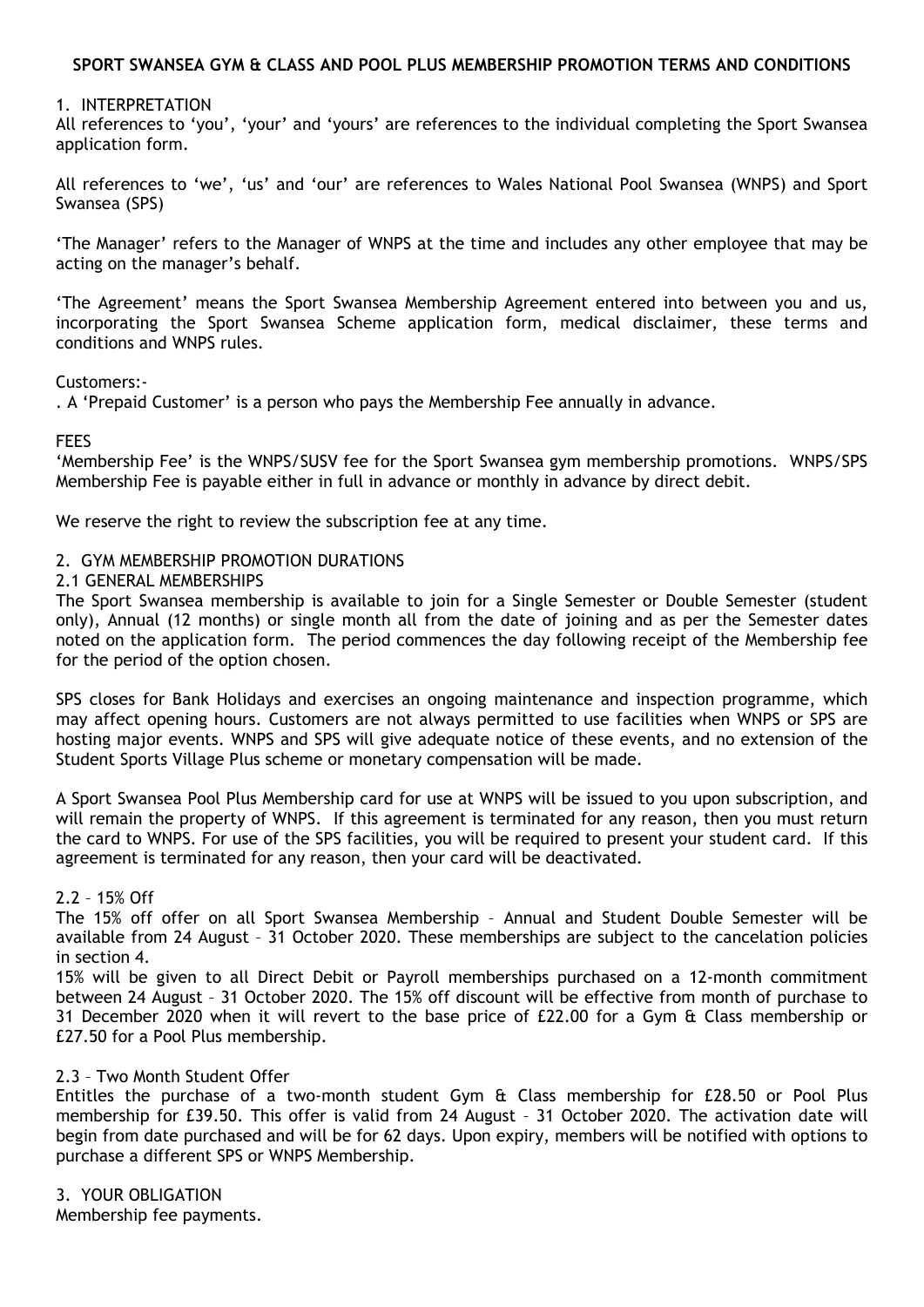Compliance with Wales National Pool Swansea and Sport Swansea terms and conditions and rules, (attached 10 GENERAL POINTS).

All equipment and facilities are to be used in accordance with all usage instructions. The equipment and facilities must not in any way be abused, and you must always conduct yourself in an orderly manner so as not to interfere with other customer's use or their enjoyment of the facilities. Gym users should seek advice from gym staff as and when required.

# 4. CANCELLATION BY YOU OR US

Prepaid customers will not receive a refund of the Membership fee or any part of it if they wish to cancel the agreement early, ahead of the membership period.

Any member pay monthly through Direct Debit or Swansea University Payroll are subject to a minimum 12-month contract. Following that 12-month period any members wishing to cancel can do so with 30 days written notice by the 10<sup>th</sup> of each month.

Members are obligated to make the minimum number of Direct Debit or Payroll periods stated, with the first being paid on the 1<sup>st</sup> payment date then every month thereafter. Payments are obligated to be made regardless of non-attendance unless otherwise stated or where the cancellation terms stated are met.

If you fail to abide by the terms and conditions of SPS and they cancel your membership then your membership will also be deemed cancelled by WNPS and vice versa.

## 5. TERMINATION BY WNPS/SPS

We may terminate your Sport Swansea Membership with 7 days written notice or immediately at our discretion, if you are in serious breach of the agreement or have repeatedly committed minor breaches.

WNPS and SPS reserve the right to remove or refuse admission to any customer without stating any reason and reserve the right not to make any refund in such instances.

If your memberships terminated for any of the reasons stated in 10, you will not be entitled to any repayment of the membership fee.

## 6. FREEZING MEMBERSHIPS

We may freeze your existing membership for an undisclosed amount of time due to situations out of our control when our facilities have to close. Members will be given min 24hrs notice on all freezes at which time members will not be able to enter our facilities and will not be charged membership fees. All memberships will be unfrozen with a minimum 10 days notice to the members and an exact date to when the first membership fee will be paid.

During this 10 days period members are able to terminate their memberships with no penalty. If a member chooses to cancel their membership outside of the identified 10 day notice period regular cancellation fees will apply, please refer to Section 4.

# 7. LIABILITY

WNPS, SPS, the managers and all other employees, will not be liable in any way at all, for the loss, damage or theft of property of customers or guests or for personal injury or death of any customer or guest, except to the extent that such loss, damage or personal injury or death arises from our wilful act, negligence or default.

# 8. VARIATION OF TERMS

We reserve the right to vary these terms and conditions, including the WNPS and SPS rules at any time, to reflect changes in connection with the management and operation of facilities. We will use reasonable efforts to give you notice before any changes take place by displaying an appropriate notice in the facilities, unless the changes are due for health and safety reason or essential to safeguard our interests.

If you do not accept the proposed variations and can demonstrate to our reasonable satisfaction that the changes are materially prejudicial to you, you may cancel the agreement. We will make an appropriate refund of the membership fee for the unexpired period of the agreement for prepaid customers. Your right to terminate does not apply however, if the changes have been imposed on us by legislation, government or local authority regulation or any other competent body.

### 9. PERSONAL INFORMATION